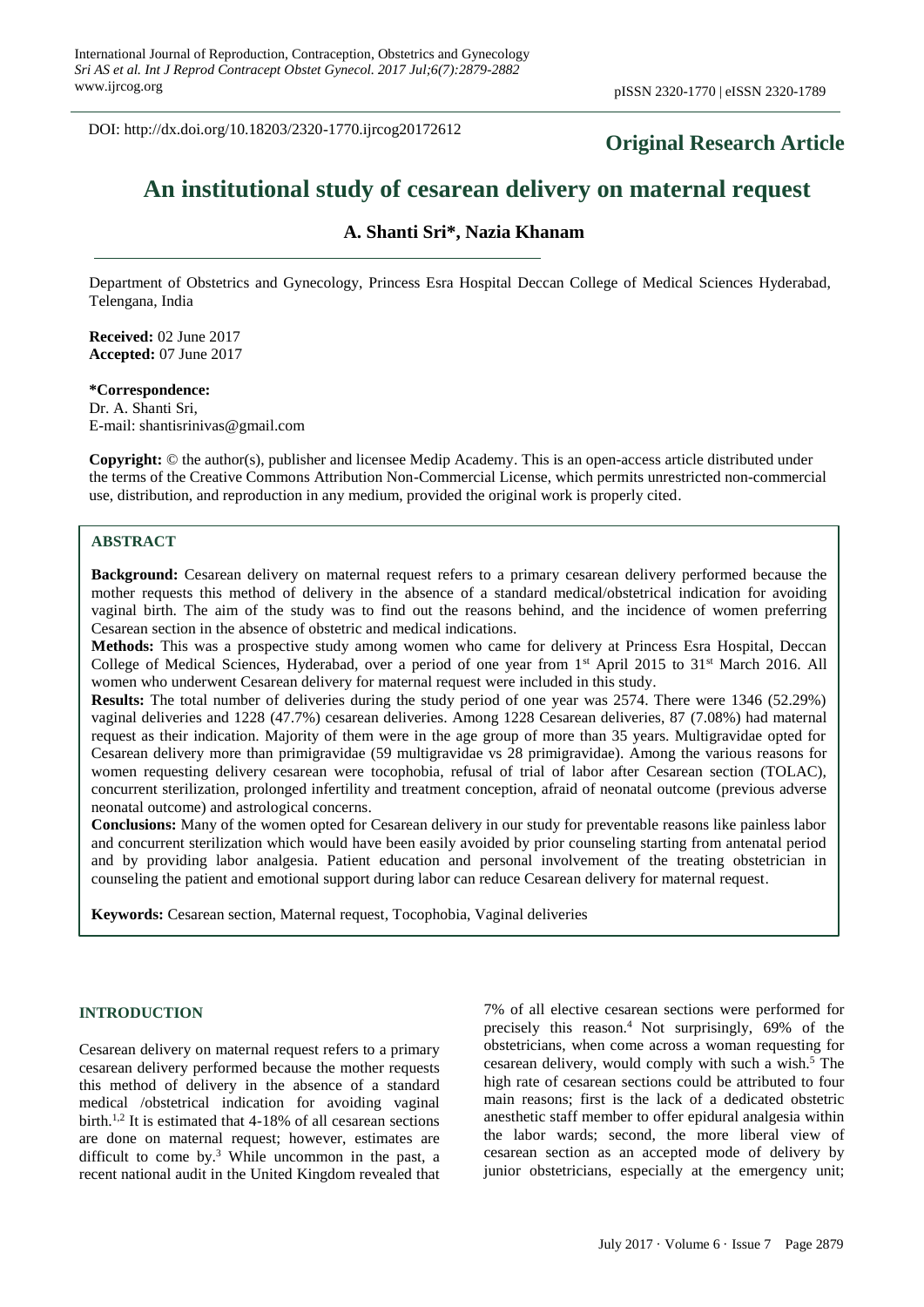third, the observed low rate of successful vaginal birth after cesarean (VBAC) (22.23%); and fourth, the absence of any evidence of attempted instrumental (forceps and ventouse) deliveries in many instances where it may have been successful.<sup>6</sup>

WHO has stated that no empirical evidence exists for an ideal caesarean rate, but what matters most is that all women who need caesarean sections actually receive them. 7 In areas with very high mortality rates, such as Africa, inadequate availability of caesarean section contributes to substantial maternal and perinatal morbidity and mortality.<sup>8</sup> Conversely, in many developed countries, concerns exist about high rates of caesarean section, since increasing rates of this procedure show little evidence of leading to further improvement in perinatal outcome.<sup>9</sup> One among the reasons for the rising cesarean delivery rate is maternal request for Cesarean delivery.The possibilities for opting for caesarean section are multifactorial. Commonly quoted reasons are tocophobia, previous poor experiences with labor, or concern about specific outcomes including prolapse, anal and urinary incontinence, fetal injury, uncertainty of outcome of a trial, and need for emergency cesarean or assisted vaginal delivery.

An increasing number of surveys have investigated women's reason for Cesarean section, the ethics of doing such Cesarean section and whether proper counseling prior to the surgery will reduce the Cesarean section rate. A study published in 2006 comprising 86 pregnant women with fear of birth and a request for planned cesarean was referred for counseling and found that 86% changed their original request for Cesarean section and preferred to deliver vaginally.<sup>10</sup> Thus, the aim of this study was to find out the reasons behind women preferring Cesarean section in the absence of obstetric and medical indications.

## **METHODS**

Total study period was for one year from 1st April 2015 to 31st March 2016 Totally 87 women were included in this study. Among 87 women, 28 were primigravida and 59 were multigravida. The age of each woman, parity and previous mode of delivery in case of multigravidity were recorded. Women who opted for cesarean delivery on maternal request were put through a written questionnaire about the reason for opting cesarean.

#### *Inclusion criteria*

• All women who underwent CS for maternal request, both primigravida and multigravida were included.

#### *Exclusion criteria*

• Cesarean section performed for any obstetric or medical indications like cephalo pelvic disproportion, malpresentations, placenta previa, fetal distress, etc.

#### **RESULTS**

In this prospective study, a total of 87 women were included. Majority (29.88 %) of them were in the age group of 31-35 years. Multigravida opted for Cesarean section more than primigravida (59 versus 28). All the patients in this study underwent Cesarean section at term gestation. Table 1 shows demographic data of all the patients included in the study and Table 2 shows details of gravidity of the patients in this study.

#### **Table 1: Age group.**

| Age           | <b>Number</b> | <b>Percentage</b> |
|---------------|---------------|-------------------|
| $<$ 20 years  |               | 5.74              |
| $20-25$ years | 16            | 18.39             |
| $26-30$ years | 12            | 13.79             |
| 31-35 years   | 26            | 29.88             |
| $>35$ years   | 28            | 32.18             |

#### **Table 2: Primigravidae vs multigravidae.**

| <b>Gravidity</b> | <b>Primigravida</b> | <b>Multigravida</b> |
|------------------|---------------------|---------------------|
| <b>Numbers</b>   | 28                  | 29                  |
| Percentage       | 32.18%              | 67.81%              |

28 primigravidae underwent caesarean delivery on maternal request, six for tocophobia despite counseling regarding available pain relief methods and birth companion, four for astrological reasons, five of them when explained regarding trial of labor opted for caesarean delivery due to uncertainty of the outcome. Thirtee primis had prolonged infertility and conceived after treatment wanted a safe delivery by caesarean section.

Among the multigravidae who underwent Cesarean section for maternal request in the study group, 36 had previous CS and the rest 23 had prior vaginal delivery. Among the 36 multigravida with previous delivery by caesarean section for a non-recurrent indication, the patients were given the option of trial of labor after caesarean section (TOLAC). Three of them opted for caesarean section as they were not ready to go through labor for fear of pain. Five women refused TOLAC for the fear of complications. Twelve of them refused the trial of labor as they wanted concomitant sterilization. One woman who had an abdominal delivery lost her child at infancy and did not want to take any risk. Seven of them had a previous Cesarean section earlier had prolonged infertility and wanted an elective repeat Cesarean section. Three women insisted for Cesarean as they wanted baby extraction at a particular time due to astrological concerns.

23 multigravidae who had previous normal deliveries, underwent Cesarean delivery on maternal request. Six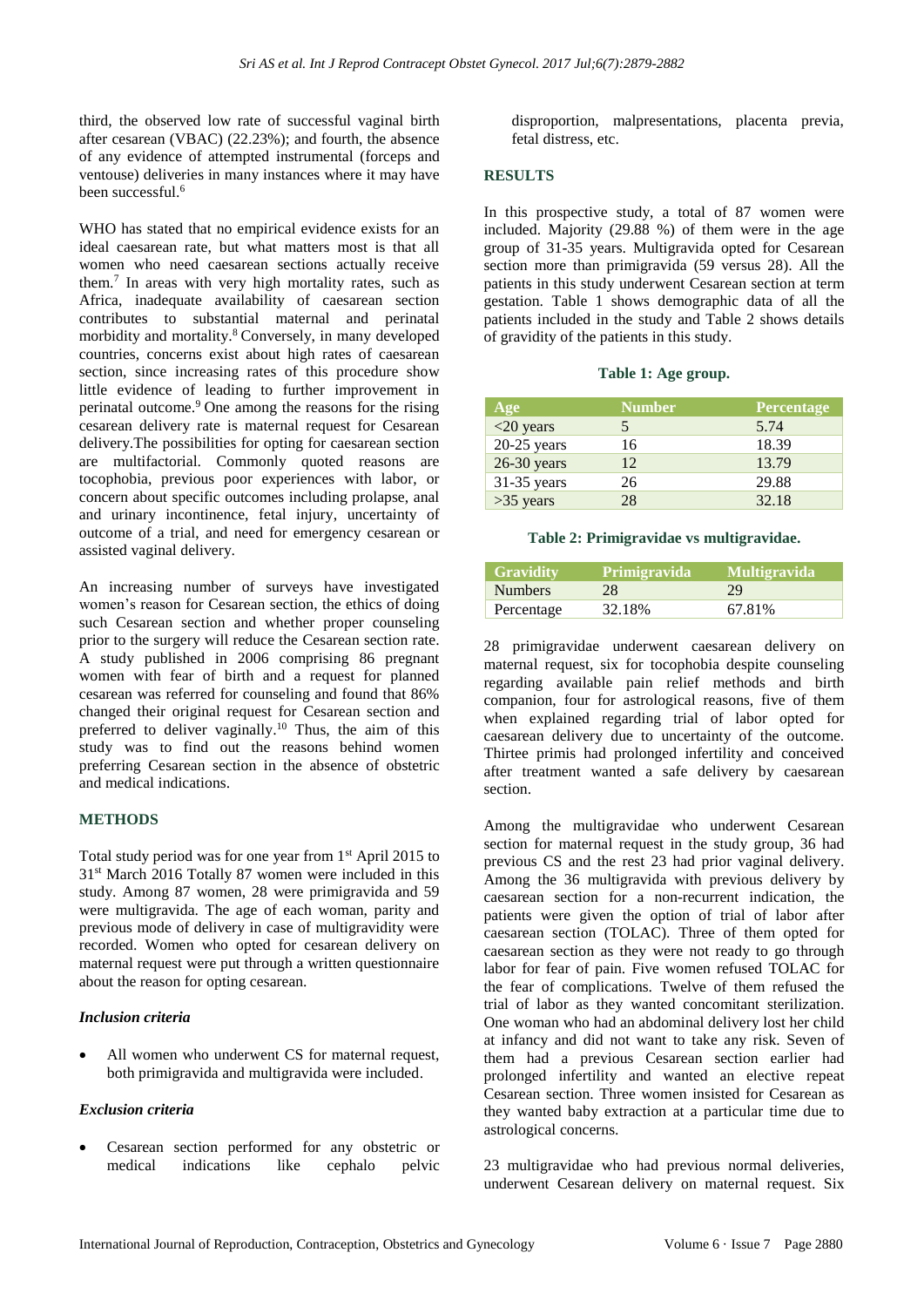women with prior vaginal delivery were not ready to tolerate the pain again, six of them insisted for concomitant sterilization, 11 of them had previous poor neonatal outcomes, and five of them wanted an abdominal delivery as their pregnancy resulted after prolonged infertility.

## **Table 3: Reason for caesarean delivery on maternal request.**

| <b>Indication</b>                                 | No. of<br>Primi-<br>gravidae | No. of<br>Multi-<br>gravidae |
|---------------------------------------------------|------------------------------|------------------------------|
| Tocophobia                                        | 6                            | 9                            |
| Astrological reasons                              | 4                            | 3                            |
| Concomitant sterilization                         |                              | 18                           |
| Previous poor neonatal<br>outcome                 |                              | 12                           |
| Not willing for TOLAC                             |                              | 5                            |
| Uncertainty of outcome of<br>trial of labor       | 5                            |                              |
| Prolonged infertility and<br>treatment conception | 13                           | 12                           |

## **DISCUSSION**

Women should be provided with information available about childbirth issues and appropriate support may make them more comfortable for attempting vaginal birth. The reason for opting for cesarean delivery should be determined and addressed. Tocophobia may be tackled by providing information about obstetric analgesia and anesthesia, as well as consultation with an anesthesiologist. Anxiety and fear arising from personal trauma, previous childbirth experiences, should be addressed. The doctor-patient relationship is complex and private, requiring mutual respect and trust. The patient's right to refuse or limit treatment is well tested and universally acknowledged, but the opposite right to request certain interventions, while perfectly acceptable in many situations seems to have caused significant controversy with respect to Cesarean section. 11

The total number of deliveries during the study period of one year was 2574. There were 1346 (52.29%) vaginal deliveries and 1228 (47.7%) Cesarean deliveries. The Cesarean section rate is high in our hospital as it is a tertiary care referral centre. Among 1228 cesarean deliveries, 87 (7.08%) had maternal request as their indication. Estimates of caesarean delivery on maternal request range from 4-18 percent but there is little confidence in the validity of these estimates as CDMR is not a well-recognised clinical entity and there are currently no accurate means of reporting it. $12,13$  Of significance in the decision-analysis for women opting abdominal delivery should be the intended future family size. With rising caesarean section rates, placenta accreta becomes increasingly common. Silver et al found that placenta accreta was present in 0.24%, 0.31%, 0.57%, 2.1%, 2.3% and 6.7% of women undergoing their first, second, third, fourth, fifth, and sixth or more caesarean deliveries, respectively.<sup>14</sup> This was a consequence of both an increasing incidence of placenta praevia with repeated caesarean sections and an increased likelihood of placenta accreta where the placenta was located over the uterine scar. Placenta accreta and percreta may be associated with significant maternal mortality and morbidity including massive haemorrhage requiring emergency hysterectomy. Caesarean delivery may be associated in subsequent pregnancies with delayed conception, increased risk of ectopic pregnancy, possibly intrauterine growth restriction (IUGR), pre-term birth, unexplained stillbirth after 34 weeks and uterine scar dehiscence or rupture. 15

A document by the American College of Gynecologists and Obstetricians in 2013 published guidelines for the cesarean section by request, which should only be performed after 39 weeks of gestation, never being done due to the absence of effective pain control mechanisms, and should be avoided in women who manifest a desire for numerous offspring. The review showed that, when compared with vaginal delivery, cesarean section by request showed a greater maternal length of hospital stay, a greater chance of neonatal respiratory problems (an issue only seen up to 39 weeks, with substantial improvement at 40 weeks or more), and a higher risk of complications such as hysterectomies and placenta accreta in subsequent pregnancies. On the other hand, elective cesarean section showed a lower rate of transfusions, bleeding, fewer surgical complications (vaginal delivery may require the use of forceps or emergency caesarean section), and lower chance of urinary incontinence in the first year postpartum and fetal brachial plexus injuries. Finally, and given the current level of knowledge, one cannot certify the superiority of a delivery route over another as regards to pain after delivery, pelvic pain, postpartum depression, fistulas and maternal mortality. 16

## **CONCLUSION**

The incidence of cesarean sections done on request without any medical indications is rising. The possibilities for this increase are not only for supposed medical benefit, but also may be due to social, cultural, and psychological factors. Despite there being improvements in the safety of anesthesia and surgery the morbidity and mortality are more for elective cesarean sections as compared to vaginal deliveries. Though an association exists between damage to the pelvic floor and childbirth, it cannot be attributed entirely to vaginal deliveries and may even occur even after a cesarean birth. Late intrauterine fetal demises may not be reduced by a policy of universal elective cesarean section. Caesarean section itself carries a risk of iatrogenic prematurity, morbidity and mortality. While dealing with a maternal request for cesarean section, obstetricians need to establish the reasons for the request and must provide clear, unbiased information based on the best available